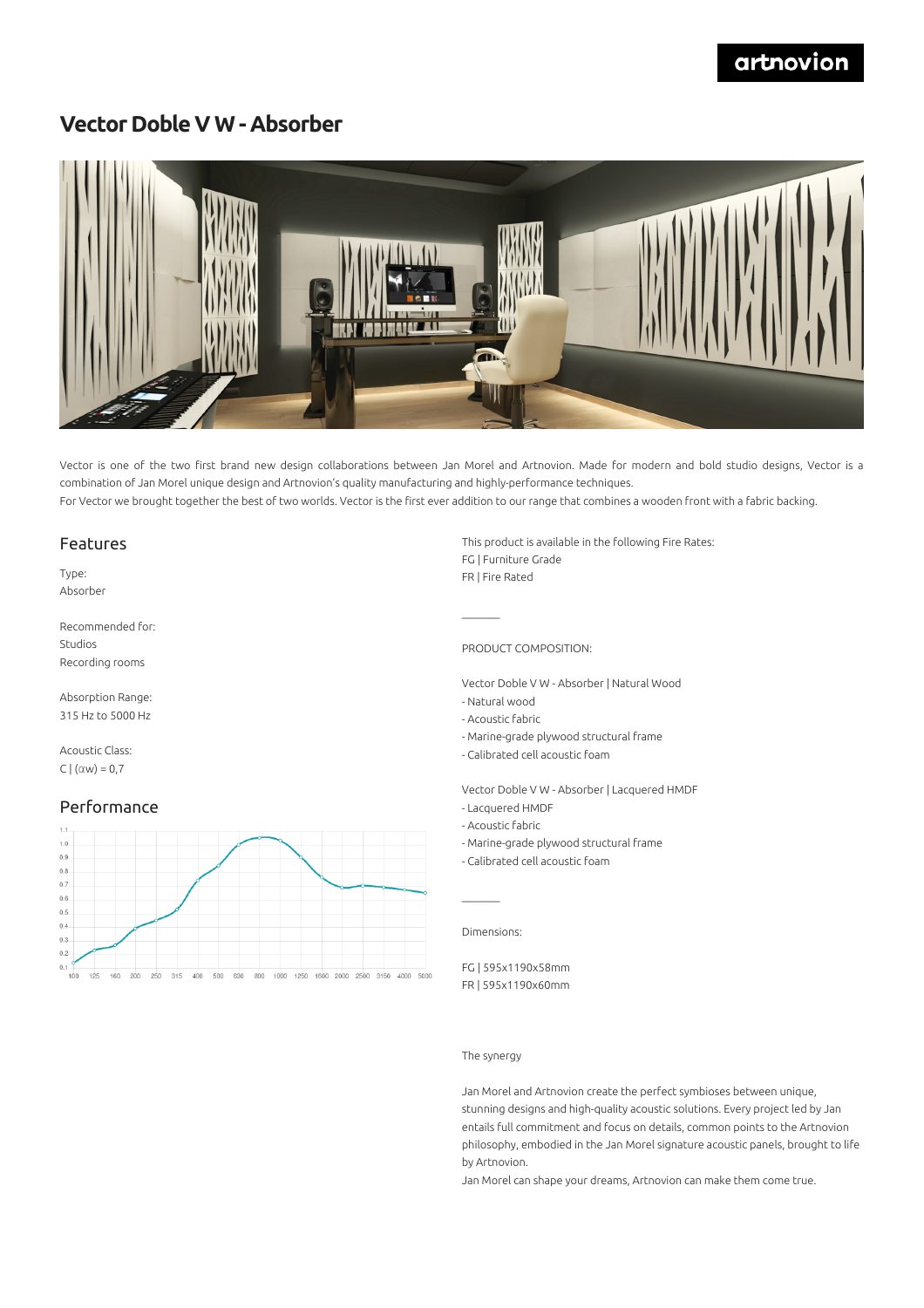

## Add-ons









#### **Disclaimer:**

When using FixArt Tube on the ceiling, it is obligatory to use the FixArt Lock security device. This system guarantees a safe and precise installation. Artnovion is not liable for any damage caused by improper use of FixArt Tube.

595x1190x58mm |3.92 Kg